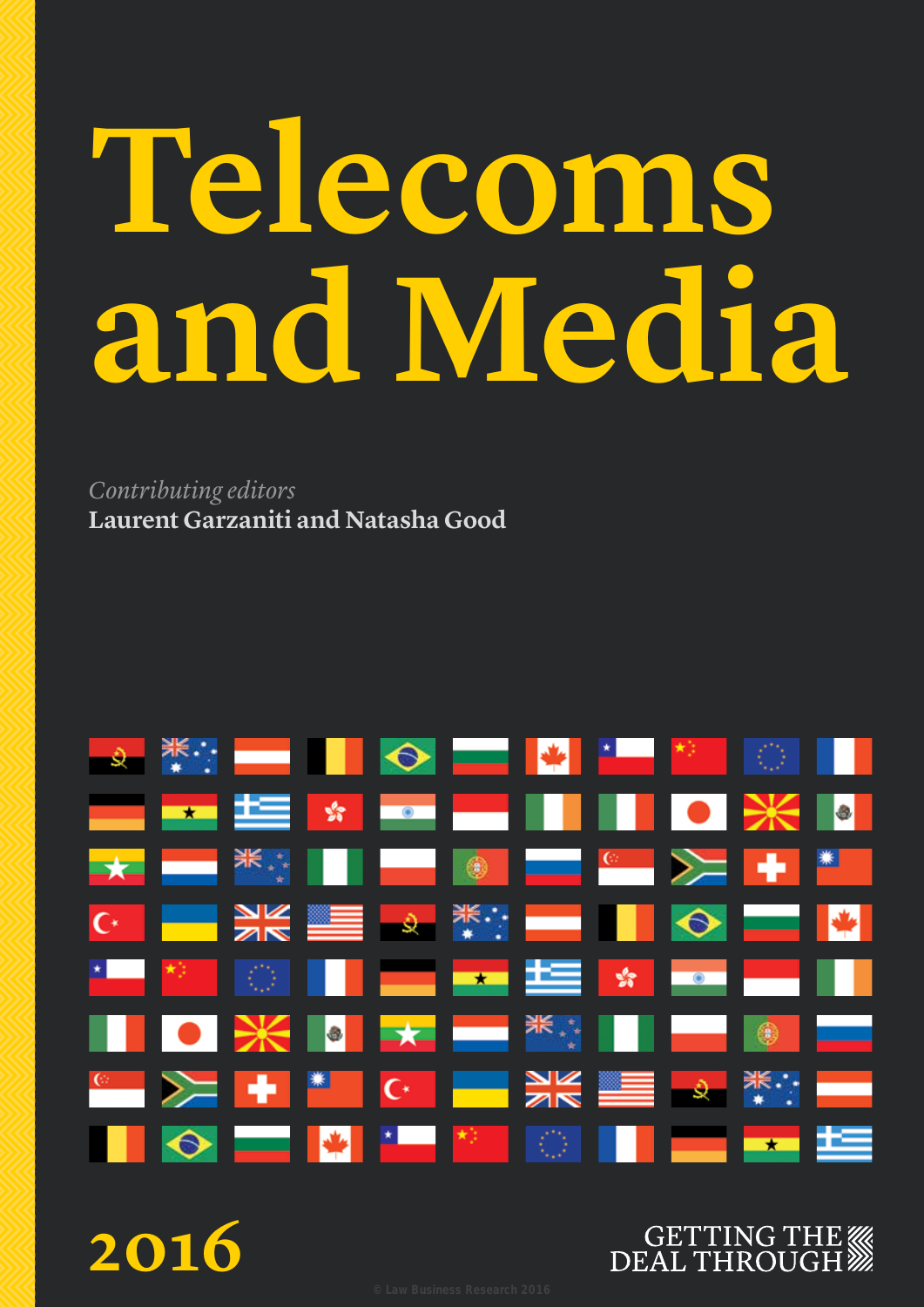# GETTING THE WE DEAL THROUGH

# **Telecoms and Media 2016**

# *Contributing editors* **Laurent Garzaniti and Natasha Good Freshfields Bruckhaus Deringer LLP**

Publisher Gideon Roberton gideon.roberton@lbresearch.com

Subscriptions Sophie Pallier subscriptions@gettingthedealthrough.com

Business development managers Alan Lee alan.lee@gettingthedealthrough.com

Adam Sargent adam.sargent@gettingthedealthrough.com

Dan White dan.white@gettingthedealthrough.com



Published by Law Business Research Ltd 87 Lancaster Road London, W11 1QQ, UK Tel: +44 20 3708 4199 Fax: +44 20 7229 6910

© Law Business Research Ltd 2016 No photocopying without a CLA licence. First published 2000 (ISSN 1471-0447) Seventeenth edition ISSN 2044-7183

The information provided in this publication is general and may not apply in a specific situation. Legal advice should always be sought before taking any legal action based on the information provided. This information is not intended to create, nor does receipt of it constitute, a lawyer–client relationship. The publishers and authors accept no responsibility for any acts or omissions contained herein. Although the information provided is accurate as of April 2016, be advised that this is a developing area.

Printed and distributed by Encompass Print Solutions Tel: 0844 2480 112

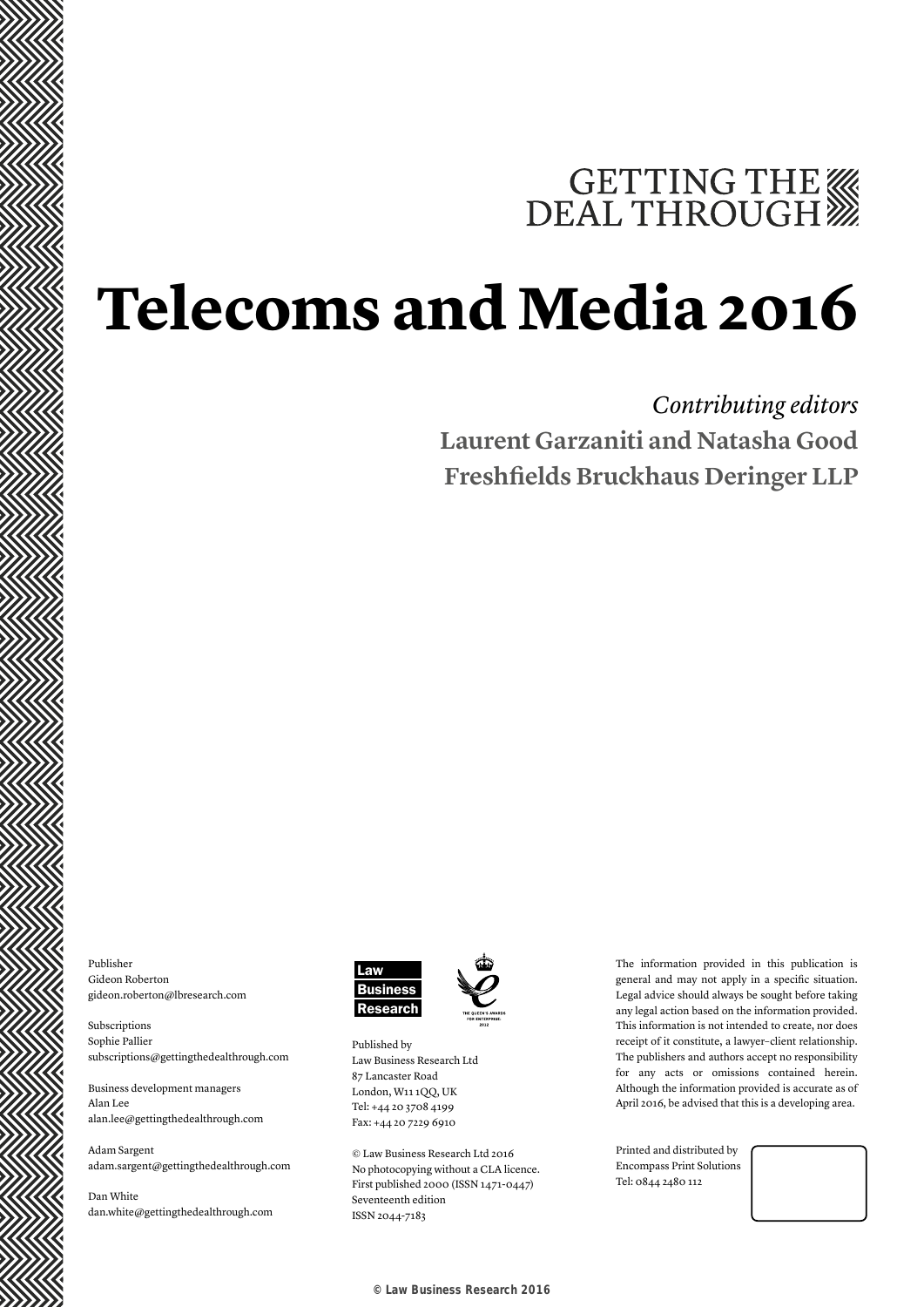### **CONTENTS**

| <b>Global overview</b>                                                                                                    | 7   |
|---------------------------------------------------------------------------------------------------------------------------|-----|
| Laurent Garzaniti, Natasha Good and Hein Hobbelen<br>Freshfields Bruckhaus Deringer LLP                                   |     |
| Net neutrality update for the United States                                                                               | 10  |
| <b>Julie A Veach</b><br>Harris, Wiltshire & Grannis LLP                                                                   |     |
| <b>Smart cities</b>                                                                                                       | 12  |
| Angus Henderson and Daryl Cox<br>Webb Henderson                                                                           |     |
| Angola                                                                                                                    | 16  |
| António Vicente Marques<br>AVM Advogados                                                                                  |     |
| Australia                                                                                                                 | 22  |
| Simon Muys, Peter Waters and Adelina Widjaja<br>Gilbert + Tobin                                                           |     |
| Austria                                                                                                                   | 30  |
| <b>Bertram Burtscher and Gernot Fritz</b><br>Freshfields Bruckhaus Deringer LLP                                           |     |
| <b>Belgium</b>                                                                                                            | 36  |
| Laurent Garzaniti, Hein Hobbelen and Anneleen Straetemans<br>Freshfields Bruckhaus Deringer LLP                           |     |
| <b>Brazil</b>                                                                                                             | 45  |
| Ricardo Barretto Ferreira and Paulo Brancher<br>Barretto Ferreira e Brancher Sociedade de Advogados (BKBG)                |     |
| <b>Bulgaria</b>                                                                                                           | 51  |
| Violetta Kunze and Milka Ivanova<br>Djingov, Gouginski, Kyutchukov & Velichkov                                            |     |
| Canada                                                                                                                    | 59  |
| Laurence J E Dunbar, Leslie J Milton, Scott M Prescott and<br><b>Stephen P Whitehead</b><br>Fasken Martineau DuMoulin LLP |     |
| Chile                                                                                                                     | 67  |
| Alfonso Silva and Eduardo Martin<br>Carey                                                                                 |     |
| China                                                                                                                     | 75  |
| Chuan Sun and Diane Ng<br>Freshfields Bruckhaus Deringer                                                                  |     |
| <b>European Union</b>                                                                                                     | 86  |
| Laurent Garzaniti, Thomas Janssens, Hein Hobbelen<br>and Alexia Burckett St Laurent<br>Freshfields Bruckhaus Deringer LLP |     |
| France                                                                                                                    | 97  |
| Jérôme Philippe and Aude Guyon<br>Freshfields Bruckhaus Deringer LLP                                                      |     |
| Germany                                                                                                                   | 105 |
| Norbert Nolte, Theresa Ehlen and Christoph Werkmeister<br>Freshfields Bruckhaus Deringer LLP                              |     |

| Greece                                                                               | 117 |
|--------------------------------------------------------------------------------------|-----|
| Dina Th Kouvelou and Nikos Th Nikolinakos                                            |     |
| Nikolinakos - Lardas & Partners Law Firm                                             |     |
| <b>Hong Kong</b>                                                                     | 123 |
| Chuan Sun and Diane Ng<br>Freshfields Bruckhaus Deringer                             |     |
| India                                                                                | 130 |
| Atul Dua, Gaurav Dhwaj and Arjun Uppal<br>Seth Dua & Associates                      |     |
| Indonesia                                                                            | 137 |
| Agus Ahadi Deradjat, Kevin Omar Sidharta<br>and Serafina Muryanti                    |     |
| Ali Budiardjo, Nugroho, Reksodiputro                                                 |     |
| <b>Ireland</b>                                                                       | 145 |
| <b>Helen Kelly</b><br>Matheson                                                       |     |
| Italy                                                                                | 153 |
| Tommaso Salonico and Luca Ulissi<br>Freshfields Bruckhaus Deringer LLP               |     |
| Japan                                                                                | 161 |
| Chie Kasahara<br>Atsumi & Sakai                                                      |     |
| Macedonia                                                                            | 166 |
| Gjorgji Georgievski and Marko Najdenovski<br><b>ODI</b> Law Firm                     |     |
| Mexico                                                                               | 173 |
| Julián J Garza C and Gustavo Díaz B<br>Nader, Hayaux & Goebel, SC                    |     |
| Myanmar                                                                              | 179 |
| Chester Toh, Alroy Chan and Tan Jen Lee<br>Rajah & Tann Singapore LLP                |     |
| <b>Netherlands</b>                                                                   | 185 |
| Onno Brouwer, Winfred Knibbeler and Nima Lorjé<br>Freshfields Bruckhaus Deringer LLP |     |
| <b>New Zealand</b>                                                                   | 191 |
| Jordan Cox and Alexandra Blair<br>Webb Henderson                                     |     |
| Nigeria                                                                              | 197 |
| Tamuno Atekebo, Otome Okolo and Chukwuyere E Izuogu<br>Streamsowers & Köhn           |     |
|                                                                                      |     |

**Ghana 112**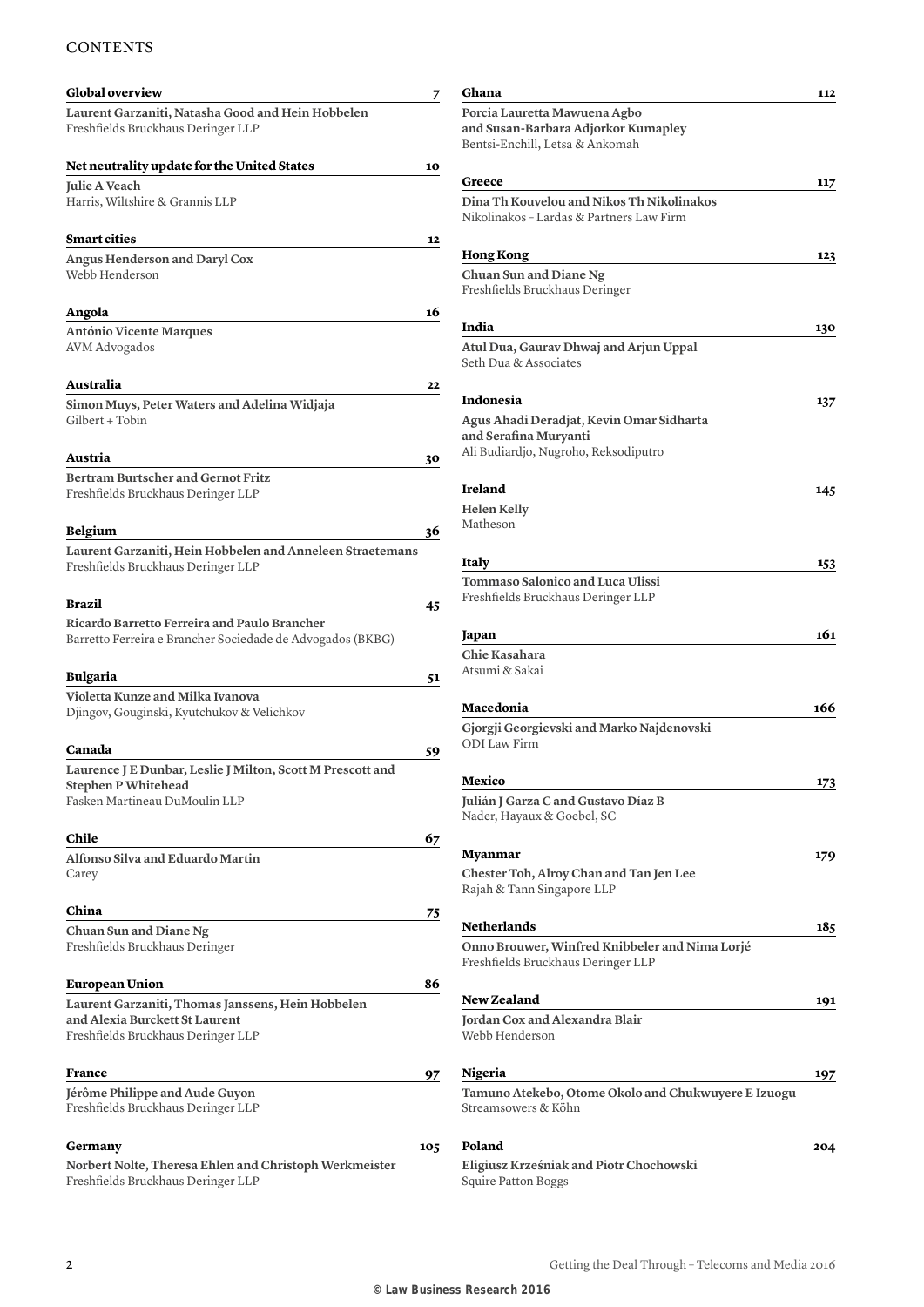| Portugal                                                       | 210 | Taiwan                                                           | 249 |
|----------------------------------------------------------------|-----|------------------------------------------------------------------|-----|
| <b>Nuno Peres Alves</b>                                        |     | Robert C Lee                                                     |     |
| Morais Leitão, Galvão Teles, Soares da Silva & Associados      |     | YangMing Partners                                                |     |
| Russia                                                         | 217 | Turkey                                                           | 254 |
| Igor Gerber, Andrey Filippenko and Olga Melekhina              |     | Gönenç Gürkaynak and İlay Yılmaz                                 |     |
| Freshfields Bruckhaus Deringer LLP                             |     | ELIG, Attorneys-at-Law                                           |     |
| Singapore                                                      | 223 | Ukraine                                                          | 260 |
| Chong Kin Lim, Charmian Aw and Shawn Ting<br>Drew & Napier LLC |     | Volodymyr Igonin and Taisiia Asadchykh<br>Vasil Kisil & Partners |     |
| <b>South Africa</b>                                            | 237 | <b>United Kingdom</b>                                            | 266 |
| Ridwaan Boda, Anneke Meiring, Mpho Thulare and Mpho            |     | Rod Carlton, Mark Sansom, Olivia Hagger                          |     |
| Manyala                                                        |     | and Matthew Sinclair-Thomson                                     |     |
| ENSafrica                                                      |     | Freshfields Bruckhaus Deringer LLP                               |     |
| Switzerland                                                    | 243 | <b>United States</b>                                             | 280 |
| Marcel Meinhardt, Astrid Waser and Mario Strebel               |     | Kent Bressie, Paul Margie, Julie A Veach and Michael Nilsson     |     |
| Lenz & Staehelin                                               |     | Harris, Wiltshire & Grannis LLP                                  |     |
|                                                                |     |                                                                  |     |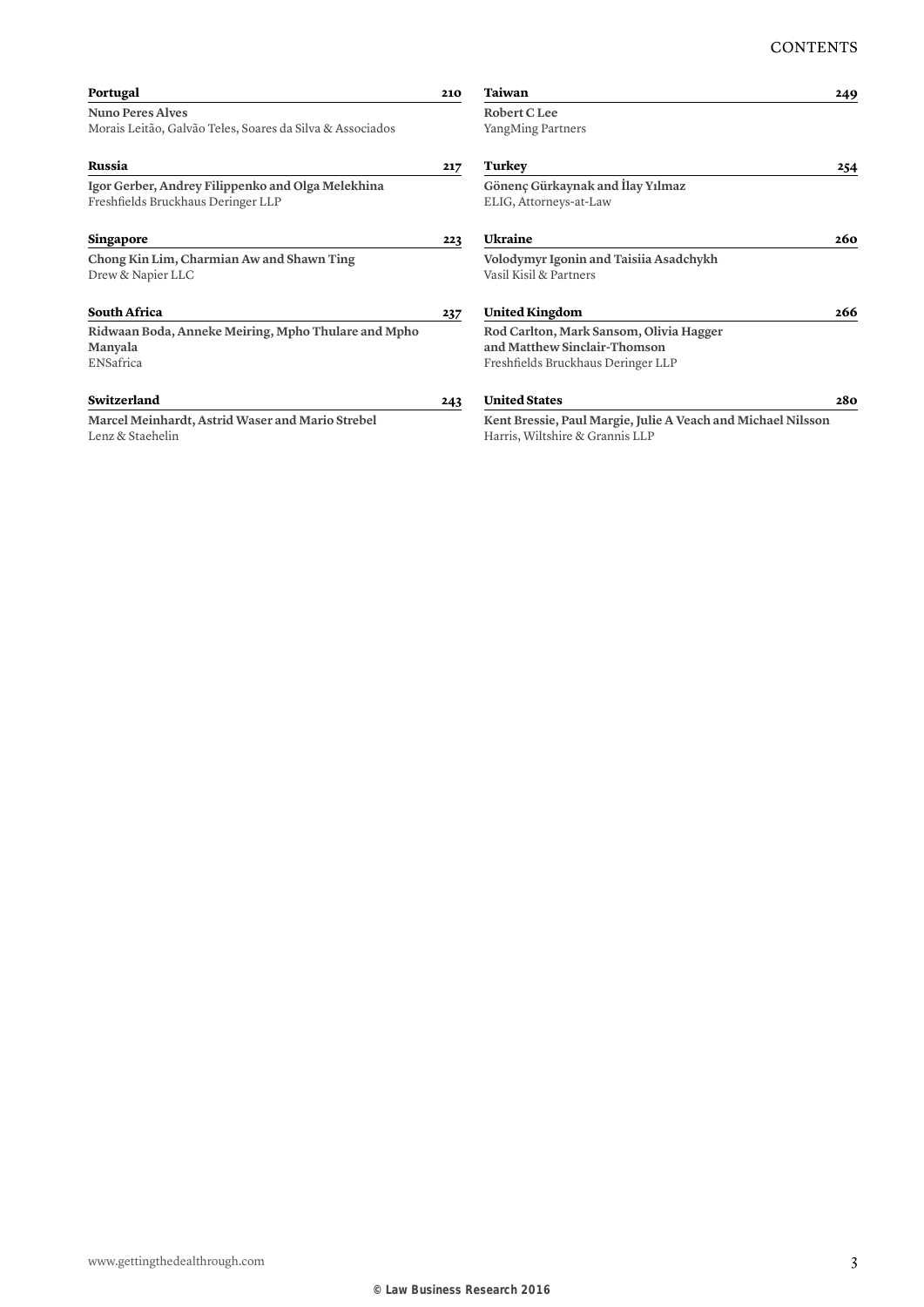# **Bulgaria**

#### **Violetta Kunze and Milka Ivanova**

**Djingov, Gouginski, Kyutchukov & Velichkov**

#### **Communications policy**

**1 Regulatory and institutional structure**

**Summarise the regulatory framework for the communications sector. Do any foreign ownership restrictions apply to communications services?**

The major statutory regulation applicable to the operation of electronic communications networks (ECNs) and electronic communications services (ECSs) in Bulgaria stems from a number of statutory instruments, including the Constitution of the Republic of Bulgaria, the Law on Electronic Communications (LEC) (available at www.cpdp.bg/en/ index.php?p=element&aid=433;), the Law on Personal Data Protection (available at www.cpdp.bg/en/index.php?p=element&aid=373;), the Law on Technical Requirements to Products, and the Law on Protection of Competition. The aforementioned primary legislative acts are supported by a number of instruments of the secondary legislation and regulations adopted by the national regulatory authority or by other competent bodies. Following an amendment to the LEC that took place in December 2011, the regulatory framework in effect is deemed to transpose in general the principles set out in EU 2009 Regulatory Package.

The governmental policy in the sector is implemented by the Council of Ministers, the National Radio Frequencies Spectrum Council and the Minister of Transport, Information Technology and Communications. The Bulgarian national regulatory authority is the Communications Regulation Commission (CRC). The CRC acts in cooperation and coordination with other authorities such as the Bulgarian Commission for Protection of Competition (CPC) (which has the primary responsibility for enforcement of fair competition rules) and the Personal Data Protection Commission (which has been entrusted with the regulation and control of the processing of individuals' personal data). (See also question 26.)

After the promulgation of the Law on the Economic and Financial Relations with Entities Registered in Jurisdictions with a Preferred Tax Regime, their Related Parties and their Ultimate Shareholders, effective as of 1 January 2014, entities registered in a jurisdiction with a preferred tax regime, as well as their related parties, are not eligible to acquire ownership participation in a mobile operator or to participate (directly or indirectly) in procedures for granting a permit for provision of services as a mobile operator, unless certain conditions are met.

#### **2 Authorisation/licensing regime**

#### **Describe the authorisation or licensing regime.**

The LEC provides that public ECNs and ECSs can be provided freely after submission of a notification to the CRC, unless individually allocated scarce resources (eg, radio frequencies, addresses, numbers from the National Numbering Plan (available at www.crc.bg/files/\_en/bulgarian\_ NNP-en-2012.pdf), etc) are required. In the latter case, ECNs and ECSs may only be provided upon issuance by the CRC of a permit for the use of the respective individually allocated scarce resource.

The notification procedure is straightforward and free of charge, and it normally takes about 14 days for the CRC to review the notification and to register the undertaking with the register of the undertakings that have notified the CRC about their intention to provide public electronic communications. An undertaking that has filed a notification for provision of ECNs or ECSs has an obligation to comply with certain general requirements adopted by the regulator, depending on the type of network or

services provided (eg, certain technical, reporting, procedural, data protection, retention, consumer protection, law enforcement obligations, etc). The rights and obligations of the ECNs or ECSs provider arise as of the date of the duly filed notification and are not limited in time. The undertaking operating under such authorisation has an obligation to inform the regulator within 14 days of any change to the data stated in the notification and may terminate the provision of electronic communications upon submission of notification to the CRC.

Where the provision of electronic communications requires the allocation of a scarce resource, electronic communications shall be carried out upon the issuance of a permit. If use of an individually allocated scarce resource – numbers – is required, the permit shall be granted without any auction or tender. The permit for use of individually allocated radio frequency spectrum shall be awarded on a competitive basis if the number of applicants exceeds the number of persons that may be granted a permit for the available radio frequencies. A permit for use of individually allocated radio frequency spectrum is awarded without auction or tender in the cases explicitly specified by law, including, among others: (i) where the number of applicants is lower or equal to the number of persons that may be granted a permit for the available spectrum; and (ii) for carrying out electronic communications through the use of analogue ECNs for terrestrial analogue radio broadcasting. A distinction in spectrum allocation for mobile, fixed and satellite usage is made in the State Policy on Planning and Allocation of the Radio Frequency Spectrum adopted by the Council of Ministers. The National Plan further allocates radio frequency bands, distinguishing between mobile, fixed and satellite usage.

A permit for the use of an individually allocated scarce resource is granted for an initial period of up to 20 years, with the possibility for extension of up to 10 more years. The permit may be modified by a decision of the CRC upon the latter's initiative on grounds provided by the LEC (including, among others, changes in the applicable laws, reasons related to the public interest and aiming at efficient use of scarce resources, protection of consumers' interests and ensuring universal service) or upon the permit holder's initiative.

Undertakings carrying out electronic communications have to pay: (i) an annual fee for the CRC's controlling activities of up to 1.2 per cent (for undertakings having an annual gross income over 100,000 leva) or zero per cent (for undertakings having an annual gross income below 100,000 leva) over the annual gross income from the provision of ECNs or ECSs, VAT not included and following deductions as provided for by the law; and (ii) a one-time fee for administrative services. In addition, undertakings using individually allocated scarce resources have to pay: (i) an annual fee for use of such resource (the amount of the annual fee for the use of an individually allocated scarce resource shall be determined on the basis of criteria set forth by the law, such as territorial coverage of the permit, term of spectrum use (in respect of radio frequencies), availability and economic value of numbers from particular number ranges (in respect of numbers), etc; and (ii) a one-time fee for granting, amendment or supplement of a permit for use of such resource.

#### **3 Flexibility in spectrum use**

**Do spectrum licences generally specify the permitted use or is permitted use (fully or partly) unrestricted? Is licensed spectrum tradable or assignable?**

The permit for granting the use of an individually allocated scarce resource generally specifies the permitted use.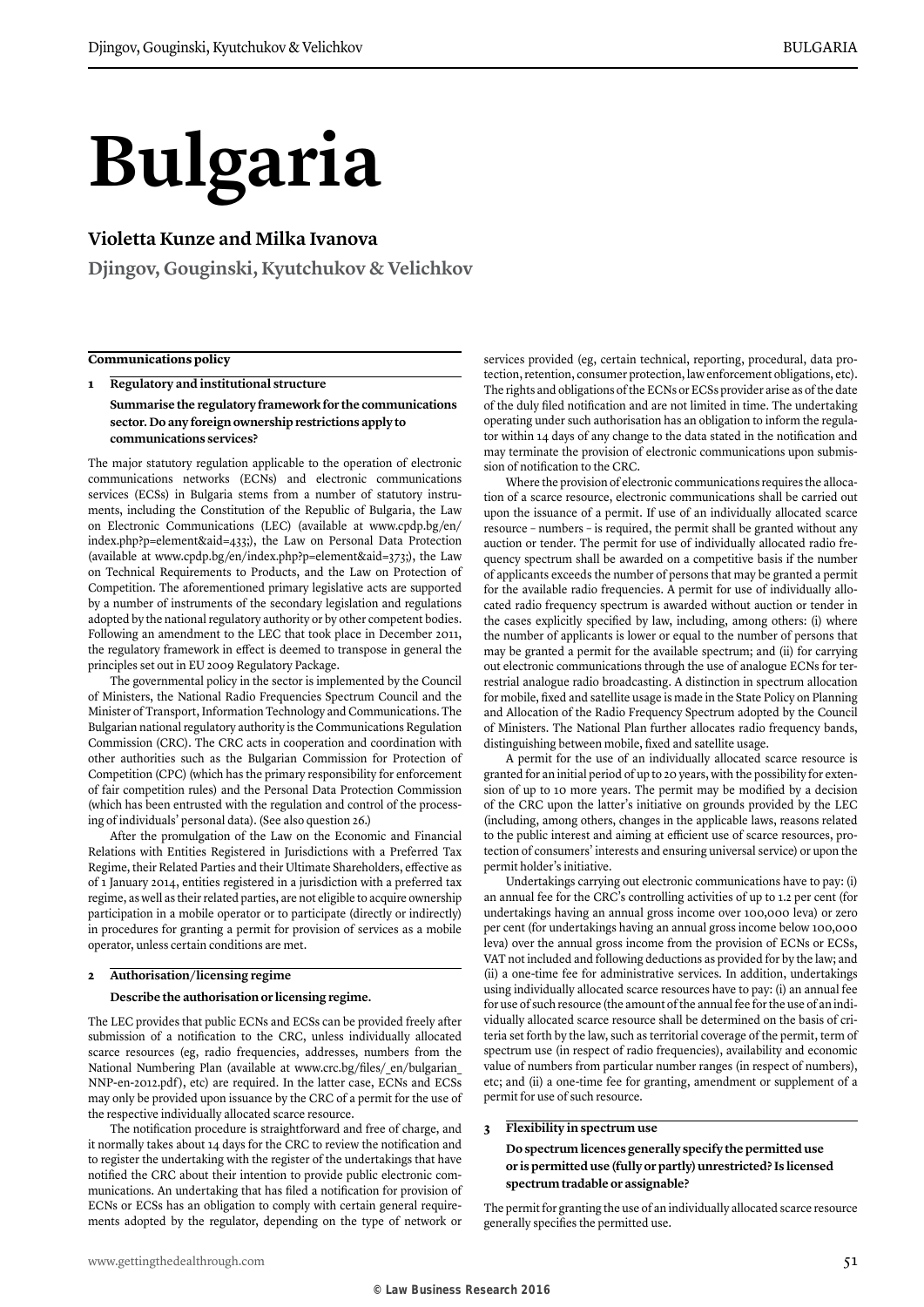Bulgarian law allows the transfer of a permit or (with respect to a permit for the use of individually allocated radio frequencies) part of the rights and obligations pertaining to the permit, as well as the lease of the individually allocated radio frequencies after the prior approval of the CRC. The CRC shall issue such approval if the contemplated transfer or lease shall not negatively affect competition or lead to changes in the conditions of use of the scarce resource. Specific requirements related to the transfer of a permit are set forth in secondary legislation issued by the CRC.

#### **4 Ex-ante regulatory obligations**

#### **Which communications markets and segments are subject to ex-ante regulation? What remedies may be imposed?**

The LEC contains a number of specific provisions aimed at preventing operators with significant market power (SMP) from carrying out anticompetitive practices. These provisions are enforced by the CRC, whose task, among many others, is to define and periodically analyse the relevant markets for network infrastructure and communication services, in order to determine whether effective competition exists. The CRC conducts the analysis in accordance with the methods and principles of competition law (ie, effective competition is deemed to be absent if one or more undertakings has SMP in a relevant market). In line with article 16(4) of the Framework Directive, the LEC defines SMP as a position equivalent to dominance (ie, a position of economic strength vesting in a single undertaking (or a group of undertakings) the power to behave to an appreciable extent independently of competitors, users and end-users).

By the end of 2013, the CRC had completed its market analysis of all markets identified in the Second Recommendation of the European Commission on the relevant markets and had imposed preliminary measures or remedies with respect to most of them. In line with the 2014 Relevant Market Recommendation, the CRC redefined the markets and by August 2015 completed its analysis of the wholesale local access provided at a fixed location (market 3a in the Third Recommendation) adopting decision 372/2015. Earlier in April the CRC also adopted a decision (186/2015) on the market for wholesale local access provided at a fixed location. By virtue of both decisions specific measures were imposed on the Bulgarian Telecommunications Company (BTC), which was identified as an operator with SMP, including continued obligations to allow subscriber line access, physical and virtual collocation, backhaul services, and additional obligations for non-discrimination, transparency and cost-oriented pricing with a specific price ceiling for access to the copper twisted pair and collocation.

With respect to the market for wholesale voice call termination on individual mobile networks (market 2 in the Third Recommendation), in August 2015 the CRC published a draft decision for ex-ante regulation, but the adoption process has not been finalised as of January 2016. The draft follows the logic of the preceding decision 1362/2012, where the authority held that each of the three mobile network operators (Mobiltel, Telenor and BTC/Vivacom) had SMP in their respective networks, so the existing obligations for access and interconnection, transparency, nondiscrimination, separate accounting, and cost-oriented pricing would remain in force.

Since 2013, the rates for mobile and fixed call termination are determined in accordance with the bottom-up long-run incremental costs (BULRIC) model. All SMP operators are obliged to notify changes in the prices of regulated services to the CRC one month prior to entry into force, and prices of temporary promotional packages must be notified at least two weeks prior to implementation. Twice a year the CRC may require SMP undertakings to prove the cost orientation of prices, allowing them one month to comply. If they fail to adjust prices or to prove the cost orientation, the authority may impose one or more of the price control mechanisms for a period not exceeding six months. However, the discussion on the actual application of the BULRIC model in the cost allocation structure of SMP operators progressed slowly and it was only lately that the CRC finally adopted a decision on this topic and by virtue of its decision No. 578 of 19 August 2014 approved the cost allocation system of BTC/Vivacom. A new review of the pricing schemes was initiated in 2015 but so far the CRC has not adopted a final decision.

In October 2015 the CRC announced that it has started to analyse the market for wholesale high-quality access provided at a fixed location (market 4 in the Third Recommendation), but a decision cannot be expected before summer 2016. Back in 2012, BTC was designated as an operator with SMP on the market for wholesale terminating segments of leased lines

(up to 8Mbit/s) and obliged to provide access to and use of the respective facilities as well as additional pricing restrictions. BTC was also designated as an operator with SMP with respect to the wholesale physical network infrastructure access and wholesale broadband access markets, where additional access and transparency obligations were imposed, as well as pricing limitations. These obligations remain in force at least until the CRC completes its analysis in accordance with the new market definition.

#### **5 Structural or functional separation**

#### **Is there a legal basis for requiring structural or functional separation between an operator's network and service activities? Has structural or functional separation been introduced or is it being contemplated?**

If the CRC determines that effective competition in a relevant market is deterred by a vertically integrated undertaking with SMP, it may order functional separation, placing the activities related to wholesale provision of access services in an independently operating company. The separated undertaking must supply wholesale access services to all operators, including to related parties, on the same terms and conditions, including prices and timescales.

It should be noted that functional separation is an extraordinary measure that has not been used to date in Bulgaria, and the law prescribes that it must be applied only where all other measures have failed and there are important and persisting competition problems or distortion in relevant markets for wholesale access. The CRC may impose this obligation after completing public consultations and subject to authorisation by the European Commission.

## **6 Universal service obligations and financing**

#### **Outline any universal service obligations. How is provision of these services financed?**

In compliance with the Universal Services Directive, the LEC contains provisions regarding the scope, designation of provision and financing of universal service obligations. 'Universal services' is defined as a set of services with a predetermined quality that must be offered to all end-users at an accessible price, irrespective of their location in Bulgaria. Currently the former incumbent operator BTC/Vivacom has the obligation to provide universal services.

The universal services provider must be compensated for its net costs where the provision of service represents an unfair burden for the undertaking. The existence of an unfair burden must be determined on the basis of the net costs and taking into consideration the intangible advantages for the universal services provider associated with the provision of universal services, provided that the universal services are provided at a loss or at prices below the reasonable margin of profit. The rules for calculating the net costs are drafted by the CRC.

#### **7 Number portability**

#### **Describe the number portability regime in your jurisdiction.**

Undertakings providing ECSs through numbers from the National Numbering Plan have the statutory obligation to provide for number portability, as follows: (i) in the case of fixed services, subscribers would retain their numbers, irrespective of the change of the provider of the fixed phone service or the change of the address within one and the same geographic national destination code; (ii) in the case of mobile services, the numbers would be retained at any location, irrespective of the change of the mobile operator; and (iii) in the case of non-geographic services, the numbers would be retained at any location, also irrespective of the change of the provider of non-geographic services.

In implementation of the number portability rules the CRC has issued functional specifications for number portability, containing technical conditions for carrying out the porting, rights and obligations of the operators, procedure, pricing and expenditure distribution principles. Further to the functional specifications and under the supervision of the CRC the respective groups of operators using a particular type of number (for mobile, non-geographic or geographic services) have elaborated on the number portability procedure in detail.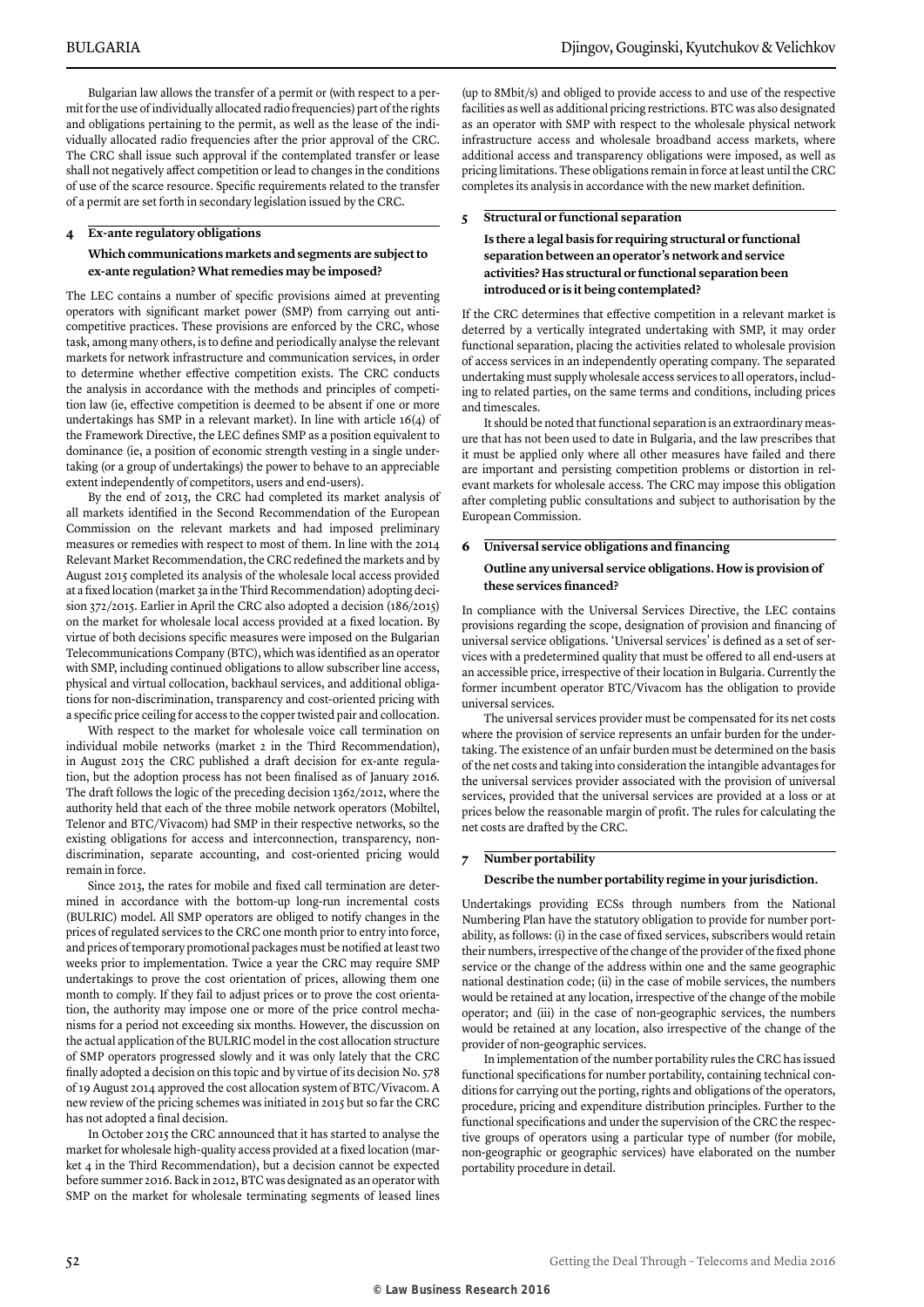#### **Are customer terms and conditions in the communications sector subject to specific rules?**

Pursuant to the LEC, undertakings providing ECSs must offer those services to end-users in compliance with the principles of transparency and equal treatment with respect to the type of technology used, the categories of subscribers, the amount of traffic and the means of payment, and must not offer advantages to individual end-users or groups of end-users for the same services. Nevertheless, undertakings providing connection to public ECNs or public ECSs may use GTCs in contracts with end-users, which should be publicly available and must constitute an inseparable part of the individual contracts.

Individual agreements enter into force seven days after execution, unless the consumer has requested immediate application explicitly in writing. Within this term the consumer is entitled to withdraw from the contract without liability or the need to state any grounds. The LEC establishes minimum content requirements for GTCs, as well as for individual contracts with end-users, including those to which GTCs apply. GTCs prepared by operators providing universal services are subject to approval by the CRC, while the other operators providing public telephone services must submit the GTCs to the CRC for reference only. In addition, operators providing public ECSs must ensure free access of consumers at least to:

- GTCs (if any) applicable to the end-user contract;
- up-to-date information about prices and price packages; and
- up-to-date information about the quality of the services offered.

Implementing article  $30(5)$  and  $(6)$  of the Universal Service Directive, the LEC requires that the initial term of contracts between end-users and ECSs providers does not exceed two years and that the undertakings offer to endusers the option to enter into a contract of up to one year. The conditions and procedures for contract termination must not hinder the ability of an end-user to change service providers. In addition, since 2012, on expiry of the original fixed term all contracts become of indefinite duration and may be terminated by customers on one month's notice.

Furthermore, the CRC may regulate retail prices of SMP operators where imposition of specific obligations is deemed insufficient. Thus where the authority has established that an undertaking has SMP in a relevant retail market, it may, for the purpose of protecting end-users and promoting effective competition, impose ex ante one or several of the following limitations:

- obligation of cost-orientated retail prices;
- price ceiling limiting the growth of retail prices to a predetermined maximum;
- price benchmarking obligation to align prices with those for same or similar services in comparable relevant markets of another EU member state; or
- control of individual tariffs direct micromanagement of tariff elements.

#### **9 Net neutrality**

#### **Are there limits on an internet service provider's freedom to control or prioritise the type or source of data that it delivers? Are there any other specific regulations or guidelines on net neutrality?**

Bulgarian law does not specifically regulate net neutrality matters.

Irrespective of the lack of statutory provisions in the context of electronic communications, a statutory power of the State Gambling Commission under the Law on Gambling (in effect from July 2012) should be mentioned. The latter is entitled to request the Sofia District Court to pass a resolution addressed to all providers of ECNs or ECSs requesting them to filter the websites of organisers of gambling games, which are not authorised under said law.

In reality, the internet service providers also prioritise certain content for the purposes of network management. Yet, irrespective of the fact that such activities could be interpreted as a breach of the net neutrality principle, the issues of net neutrality seem not to have arisen more prominently in Bulgaria and, at least from a legal law point of view, net neutrality has not been intensively discussed in the public domain.

#### **10 Platform regulation**

**Is there specific legislation or regulation in place, and have there been any enforcement initiatives, relating to digital platforms?**

Bulgarian law does not specifically regulate digital platforms.

#### **11 Next-Generation-Access (NGA) networks**

#### **Are there specific regulatory obligations applicable to NGA networks? Is there a government financial scheme to promote basic broadband or NGA broadband penetration?**

In 2014 and 2015 the Bulgarian government passed a number of documents focusing on the NGA networks, including the National Plan Regarding Broadband Infrastructure for NGA networks (prepared mainly for utilisation of the EU resources for the 2014–2020 programme period and specifying the means, methods and terms for implementing Digital Agenda 2020) and the National Digital Agenda 2020 Programme (specifying the measures, institutions and terms for ICT development in Bulgaria and for supporting the EU trends and specific tasks). From a legal regulatory perspective, NGA networks are electronic communications networks and in accordance with the technological neutrality principle are subject to the same statutory rules as provided for the networks based on other technologies.

There is no publicly available information about a particular government finance scheme to promote NGA broadband penetration. Pursuant to the effective programme documents – the National Strategy on Broadband Access Development in the Republic of Bulgaria and the National Operating Plan for Implementation of the Strategic Goals for Deployment of Broadband Access in the Republic of Bulgaria, issued by the Ministry of Transport, Information Technology and Communications, the following financing options would be available for operators in Bulgaria:

- the EU Structural Funds and in particular European Regional Development Fund;
- financing provided by the state budget. The Law on the State Budget of the Republic of Bulgaria for 2015 does not envisage a separate position related to financing of broadband matters; however, that does not exclude financing for investment purposes from the budget of the Ministry of Transport, Information Technology and Communications;
- direct public investment or public financing from national or local bodies;
- financing from private investors involved in various forms of publicprivate partnerships;
- private financing (ie, from private investors implementing their own broadband projects with their own resources, loans, etc);
- financing provided by the European Investment Bank in the form of loans; and
- financial instruments established particularly for the broadband sector (capital financing, bonds, guarantees, project bonds such as the one elaborated by the European Investment bank and the European Commission under the Europe 2020 Project Bond Initiative or other risk-sharing financial instruments).

#### **12 Data protection**

#### **Is there a specific data protection regime applicable to the communications sector?**

The Law on Data Protection does not contain specific rules regarding the communications sector.

The LEC, however, contains certain rules on data protection applicable in the communications sector. In particular, there are specific rules on interception, data retention and disclosure.

Under the LEC, operators and service providers must ensure the capacity to intercept electronic communications in real time and the capacity for 24-hour surveillance, as well as access in real time to data related to a specific call. Where such data may not be provided in real time, they must be provided to the specialised Directorate for Operational Technical Operations within the Ministry of the Interior and to the State Agency for National Security within the shortest possible period of time after termination of the call. The capacity for interception, 24-hour surveillance and access to data related to a specific call in real time shall be implemented solely according to the procedure established by the Law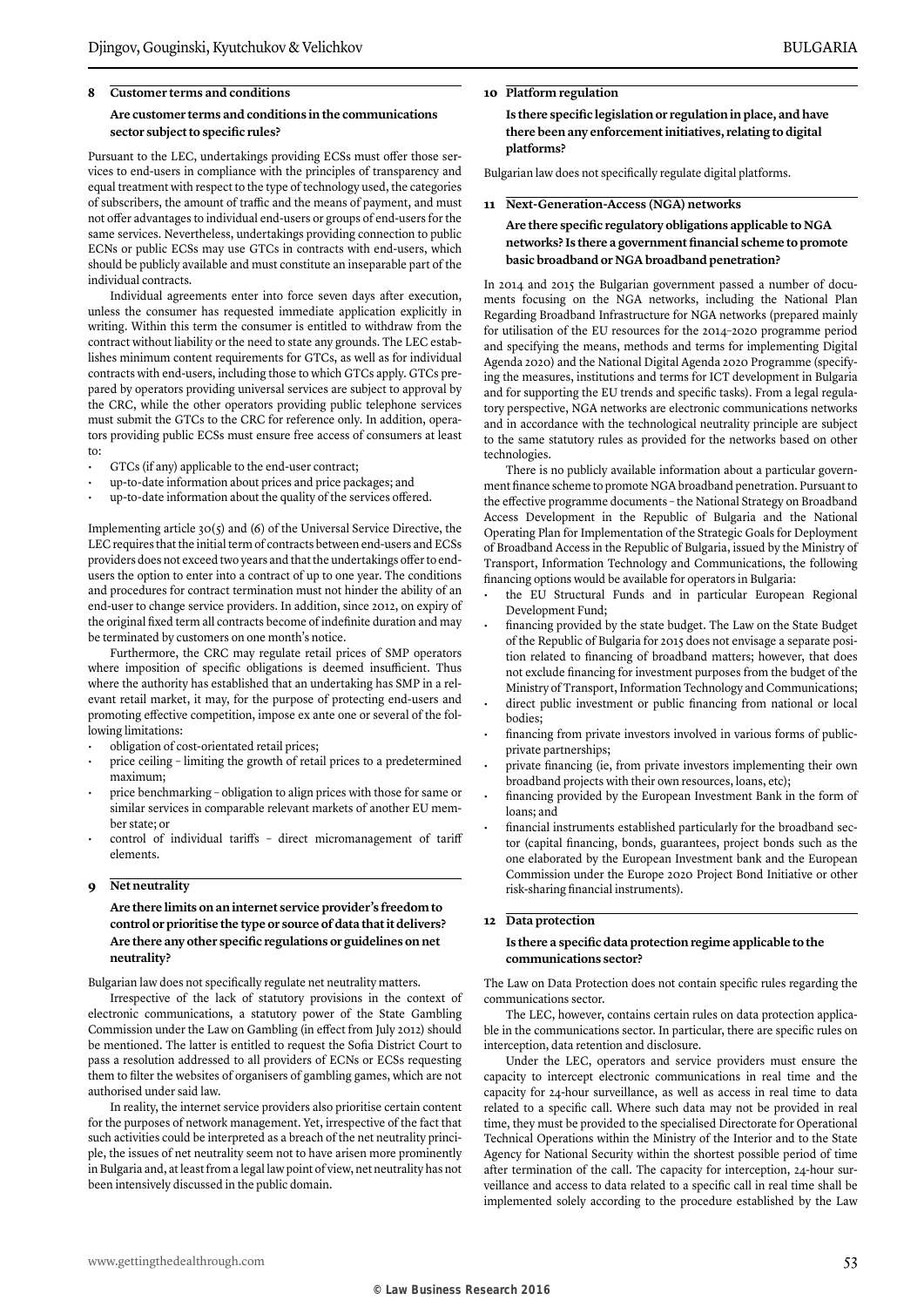on Special Surveillance Means. Under the rules of the latter piece of legislation, special surveillance means may be used only for the prevention or investigation of serious crimes, provided the necessary data cannot be collected by other means.

Requests for access to retained data may be made by certain categories of officials working at the police authorities, prosecution authorities, national security authorities and military officials. Authorisations for use are issued by the chairpersons of the regional courts and of the specialised criminal courts. The Law on Special Surveillance Means further provides for a strict procedure for the collection of evidence through the use of special surveillance and also for the use and destruction of such evidence, which aims to preserve the balance between the public interest for which such means are used and personal rights to privacy.

Further, Bulgarian legislation provides for rules on data retention and disclosure. Operators and service providers must retain for a period of six months data necessary to:

- trace and identify the source of a communication;
- identify the destination of a communication;
- identify the date, time and duration of a communication;
- identify the type of communication;
- identify users' communication equipment or what purports to be their equipment; and
- locate the identifier of used mobile phones.

Retention of additional data, including but not limited to data about the contents of the telecommunication messages, is not allowed under the rules. The listed types of data are retained and may be used for the purpose of facilitating the investigation of serious crimes and for national security purposes. At the end of the six-month period, operators and service providers must delete the respective data. They should submit to the Bulgarian Commission for Personal Data Protection monthly reports (by the 5th of the month) on the data, destroyed during the preceding month.

Requests for access to retained data may be made by certain categories of officials working at the police authorities, prosecution authorities, national security authorities and military officials. Authorisation for access is issued by the chairpersons of the regional courts or a judge authorised by the latter.

Retained data that has been accessed in accordance with the statutory rules can be retained for an additional three months on the request of the head of the body that has requested access to it and with the authorisation of the chairperson of the respective regional court or a judge authorised by the latter.

The LEC does not provide for any mechanism for reimbursement of the costs of an operator or service provider related to data retention and disclosure obligations.

#### **13 Big data**

#### **Is there specific legislation or regulation in place, and have there been any enforcement initiatives in your jurisdiction, addressing the legal challenges raised by big data?**

Many of the large companies in Bulgaria have already faced some of the challenges raised by big data – data protection, information security, contractual (need of contractual warranties related to personal data protection and cloud services), etc. However, apart from the definition for large-scale registries of personal data and apart from including such registries as a privacy impact assessment criterion relevant for the personal data protection rules, currently there is no specific Bulgarian legislation or regulation dealing with big data.

#### **14 Key trends and expected changes**

#### **Summarise the key emerging trends and hot topics in communications regulation in your jurisdiction.**

In view of the implementation of Directive 2014/61/EU during the second half of 2015 Bulgaria started a complex process of coordinating and amending the effective rules for electronic communications networks construction both from a telecoms regulatory and a construction regulations point of view. As a result, a Bill for electronic communications networks and physical infrastructure was published for public consultation on 18 September 2015. In addition, in December 2015 the CRC started a procedure for amendment of the General Requirements on Carrying Out Public Electronic Communications – the main piece of subsidiary legislation in the

area of electronic communications. The proposed amendments contemplate strengthening consumer protection levels in this area by introducing additional obligations for the ECSs providers (yearly reporting to the regulator and publishing information on the quality of the service, preparing and publishing electronic maps of the level of coverage reached, etc).

There are certain indications that the current strategy for implementing e-government and implementing the policies in the area of electronic communications and information technologies might be restructured and that there might be a few steps forward in the area. A Bill on the Electronic Identification (502-01-81 of 5 October 2015) has been passed at first hearing by the Bulgarian parliament (it needs to pass a second hearing in order to become law). In addition, by virtue of Resolution under Protocol No. 23 from the Council of Ministers session held on 10 June 2015, the Bulgarian government has declared its intention to change the structure of the institutions responsible for implementing e-government and the policies in the area of ICT by providing for two new structural units: an E-Government State Agency (responsible for the development and maintenance of the technical infrastructure, information centres and communications network of the state administration) and a Unified System Operator State Enterprise (that will develop and integrate e-services in the area of ITC and e-government). The principles of that Resolution have been further elaborated into a Bill for amendment of the Law on e-government (502- 01-96 of 23 November 2015), however such bill has not yet been voted and passed by Parliament.

#### **Media**

#### **15 Regulatory and institutional structure**

#### **Summarise the regulatory framework for the media sector in your jurisdiction.**

Under Bulgarian law content is regulated separately from transmission and therefore the rules governing the provision of media services are stipulated in a separate set of legislative acts: in the Law on Radio and Television (LRT) and the pertaining secondary legislation.

The Council on Electronic Media (CEM) is an independent state authority vested with the powers to regulate media services in Bulgaria. 'Media services' are legally defined in the LRT as audiovisual media services and radio services. (See also question 26.)

#### **16 Ownership restrictions**

**Do any foreign ownership restrictions apply to media services? Is the ownership or control of broadcasters otherwise restricted? Are there any regulations in relation to the crossownership of media companies, including radio, television and newspapers?**

Pursuant to the LRT broadcasters shall be traders (individuals or legal entities) registered under Bulgarian law or legal entities registered under the legislation of another EU or European Economic Area member state. Effective as of 1 January 2014, the Law on the Economic and Financial Relations with Entities Registered in Jurisdictions with a Preferred Tax Regime, their Related Parties and their Ultimate Shareholders prohibits any entities registered in a jurisdiction having a preferred tax regime, as well as their related parties establishing or acquiring a shareholding in an entity that applies for and has been awarded with a TV or radio licence under the LRT.

In addition, certain categories of persons are prohibited from participating in licensing procedures:

- entities refused or prohibited from carrying our insurance business, as well as those in which such entities or shareholders thereof have shares;
- persons who cannot prove ownership of their property as required under the Law on Measures against Money Laundering, as well as the legal entities where such persons are shareholders;
- persons who were declared insolvent or in liquidation within a fiveyear term prior to submission of the licence application;
- legal entities whose shareholders were listed as bad debtors under the Law on Information Regarding Bad Loans; or
- persons who were refused or prohibited from carrying out broadcasting activities within one year prior to submission of the licence application.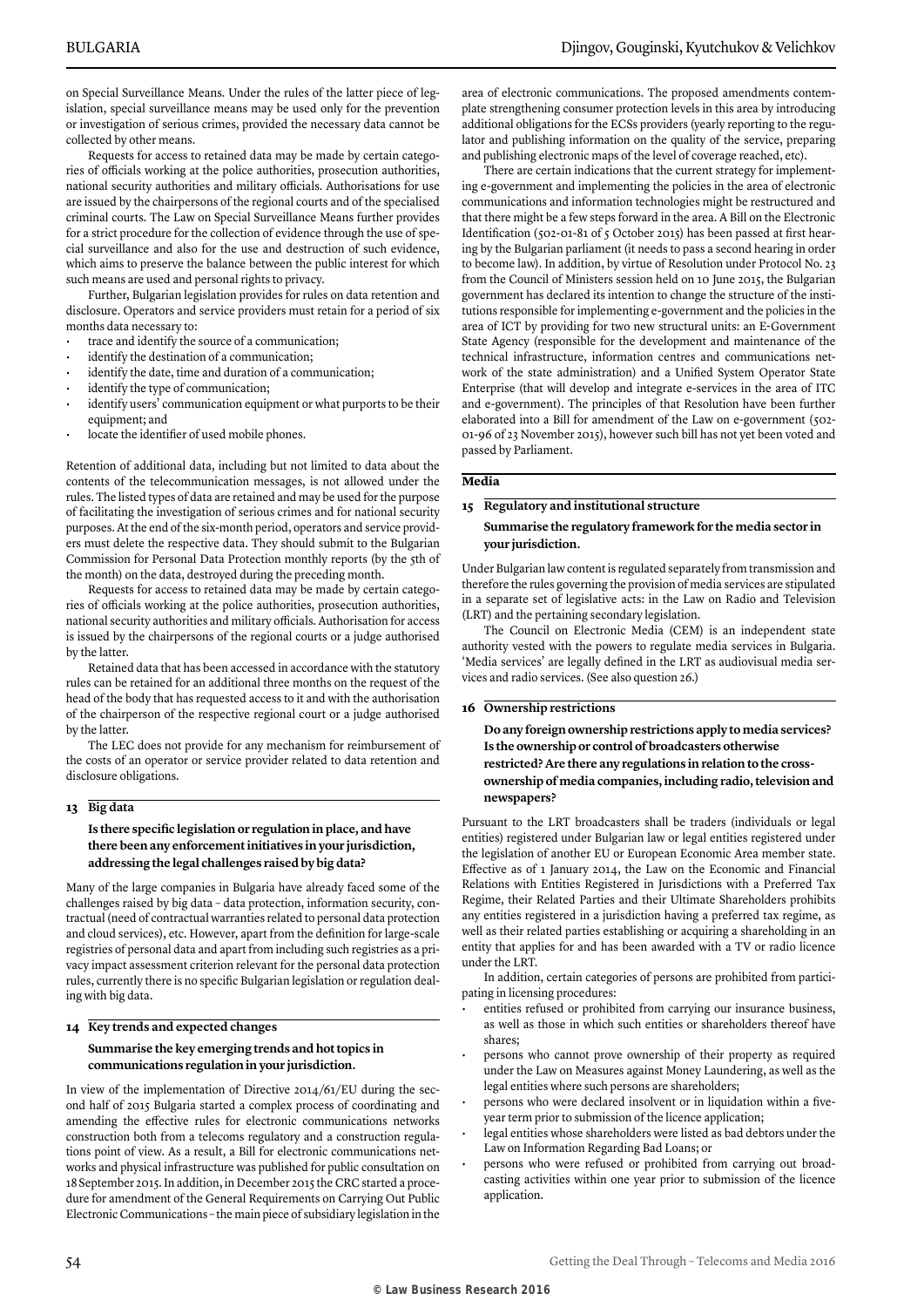Bulgarian law does not provide for special regulation in relation to the cross-ownership of media companies. The LRT does not, however, allow holders of local or regional broadcasting licences (or related parties) to be issued with a licence with national coverage for the same activity, except when such holders give up the local or regional broadcasting licence. This rule does not apply to holders of a digital terrestrial broadcasting (DTB) licence.

#### **17 Licensing requirements**

#### **What are the licensing requirements for broadcasting, including the fees payable and the timescale for the necessary authorisations?**

Broadcasting activities shall be provided either upon registration (eg, for satellite and cable, creation of programmes that shall be transmitted through ECNs for terrestrial or satellite broadcasting where such programmes are designated to be received outside the territory of the Republic of Bulgaria) or an individual licence is required for radio and TV broadcasting activities for creation of programme services intended for distribution over ECNs, where a scarce resource – radio frequency spectrum is used. The competent authority in all cases is the CEM. Non-linear services are subject to simple notification to the CEM.

Radio and TV activity for the creation of programmes that are to be transmitted through ECNs shall be carried out based on a licence to be issued by the CEM. Such licence secures that the respective programmes are transmitted by the undertaking to which the CRC has awarded a permit for use of radio frequency spectrum for carrying out electronic communications through ECNs for digital radio broadcasting. The programmes to be transmitted through ECNs for DTB shall be of the type and profile as either determined by or coordinated with the CEM. The procedure for issuance of a licence shall be initiated upon request of an interested party or by the initiative of the CEM or the CRC and may take between three and four months. The number of licences so issued is unlimited.

The programme licence granted by the CEM is personal and may only be transferred with the CEM's prior consent and subject to fulfilment by the new licence holder of the requirements existing at the time of the initial issuance of the licence. The licence is granted for a term of up to 15 years and it may be extended by the CEM upon the request of the operator; the maximum term of the licence may not exceed 25 years.

Registration is carried out through a straightforward procedure. Registration is of unlimited term.

The fees payable for carrying our broadcasting activities are calculated in accordance with the Tariff for the Fees for Radio and TV Activity. In general, the fees consist of an initial administrative fee, which covers the costs of issuing the licence or registration, and an annual fee. The latter varies depending on the type of service (radio or audiovisual), the territorial coverage (local, regional or national) and the number of citizens who may take advantage of the licensed or registered service.

#### **18 Foreign programmes and local content requirements**

#### **Are there any regulations concerning the broadcasting of foreign-produced programmes? Do the rules require a minimum amount of local content? What types of media fall outside this regime?**

Under the LRT, at least 50 per cent of the annual transmission time of TV broadcasters, excluding the time set aside for news, sports events, games, advertising and teletext and teleshopping, is reserved for European works, when this is practicable. It is further prescribed that at least 12 per cent of such programme time (excluding any reruns) shall be dedicated to European works of independent producers. The law does not limit the application of these requirements to particular types of TV media, and therefore the regime is applicable to any TV programming.

With respect to radio programmes, the applicable law requires only that the creation and broadcasting of European works in radio programmes be encouraged, without setting any minimum reserved for Bulgarian or European works.

The above requirements are not applicable to programmes that are aimed only at local audiences and that are broadcast by a single operator who is not part of a national network.

#### **19 Advertising**

#### **How is broadcast media advertising regulated? Is online advertising subject to the same regulation?**

Advertising is regulated by chapter 4 of the LRT. Chapter 4 implements the relevant rules of Council Directive 89/552/EEC of 3 October 1989 on the coordination of certain provisions laid down by law, regulation or administrative action in member states concerning the pursuit of television broadcasting activities and provides for additional rules, which Directive has been repealed by Directive 2010/13/EU of 10 March 2010 on the coordination of certain provisions laid down by law, regulation or administrative action in member states concerning the provision of audiovisual media services.

The rules on media advertising cover audiovisual commercial messages and commercial messages broadcast on the radio. Bulgarian law does not differentiate between the form and media of advertising and applies to any supplier of media services, including online advertising.

#### **20 Must-carry obligations**

**Are there regulations specifying a basic package of programmes that must be carried by operators' broadcasting distribution networks? Is there a mechanism for financing the costs of such obligations?**

Must-carry obligations for conveying nationwide and regional programmes of the Bulgarian National Television and the Bulgarian National Radio free of charge are imposed on cable and satellite network operators.

The CRC also imposed in compliance with the LEC conveyance obligations on the undertakings providing ECNs for distribution of radio and television programme services where said networks are used by a significant number of end-users, including end-users with disabilities, as their principal means to receive radio and television programme services. The CEM is the competent body to determine through a reasoned decision the type and the profile of the licensed Bulgarian television programmes or radio programmes that shall be mandatorily transmitted over the DTB networks. Pursuant to the LRT, the number of such programmes shall not exceed two programmes for each ECN for DTB. Currently 11 commercial TV programmes have must-carry status only applicable to DTB networks.

The operators of DTB networks are obliged to transmit these programmes on the basis of cost-orientated prices set up in the contracts between the network operators and the content provider. If no agreement is reached by the TV programme provider and the respective operator of the DTB network, the prices for the transmission shall be determined by the CEM and the CRC.

In 2014 the CRC reviewed all imposed must-carry obligations and extended those on the cable and satellite network operators, as well as on NURTS Bulgaria AD, First Digital EAD and NURTS Digital EAD.

#### **21 Regulation of new media content**

#### **Is new media content and its delivery regulated differently from traditional broadcast media? How?**

No. There is no difference in the rules applicable to traditional broadcasting and those relevant to new media content.

#### **22 Digital switchover**

#### **When is the switchover from analogue to digital broadcasting required or when did it occur? How will radio frequencies freed up by the switchover be reallocated?**

Analogue TV broadcasting was switched off on 30 September 2013 and as of that date broadcasting of terrestrial television in Bulgaria is digital only.

The relocation of the frequencies freed up as a result of the digital switchover has been carried out based on the Plan for Implementation of Terrestrial Digital Television Broadcasting (DVB-T) in the Republic of Bulgaria, several amendments of the LEC and LRT and the Rules for the Terms and Procedure for Providing Access to Electronic Communications Services via Terrestrial Digital Broadcasting Networks and for Provision of Electronic Communication Services to Individuals with Hearing and Optical Disorders through such Networks (an instrument of the secondary legislation issued by the CRC). Owing to the intensive interest, the licences for use of the frequencies for DVB-T have been granted on the grounds of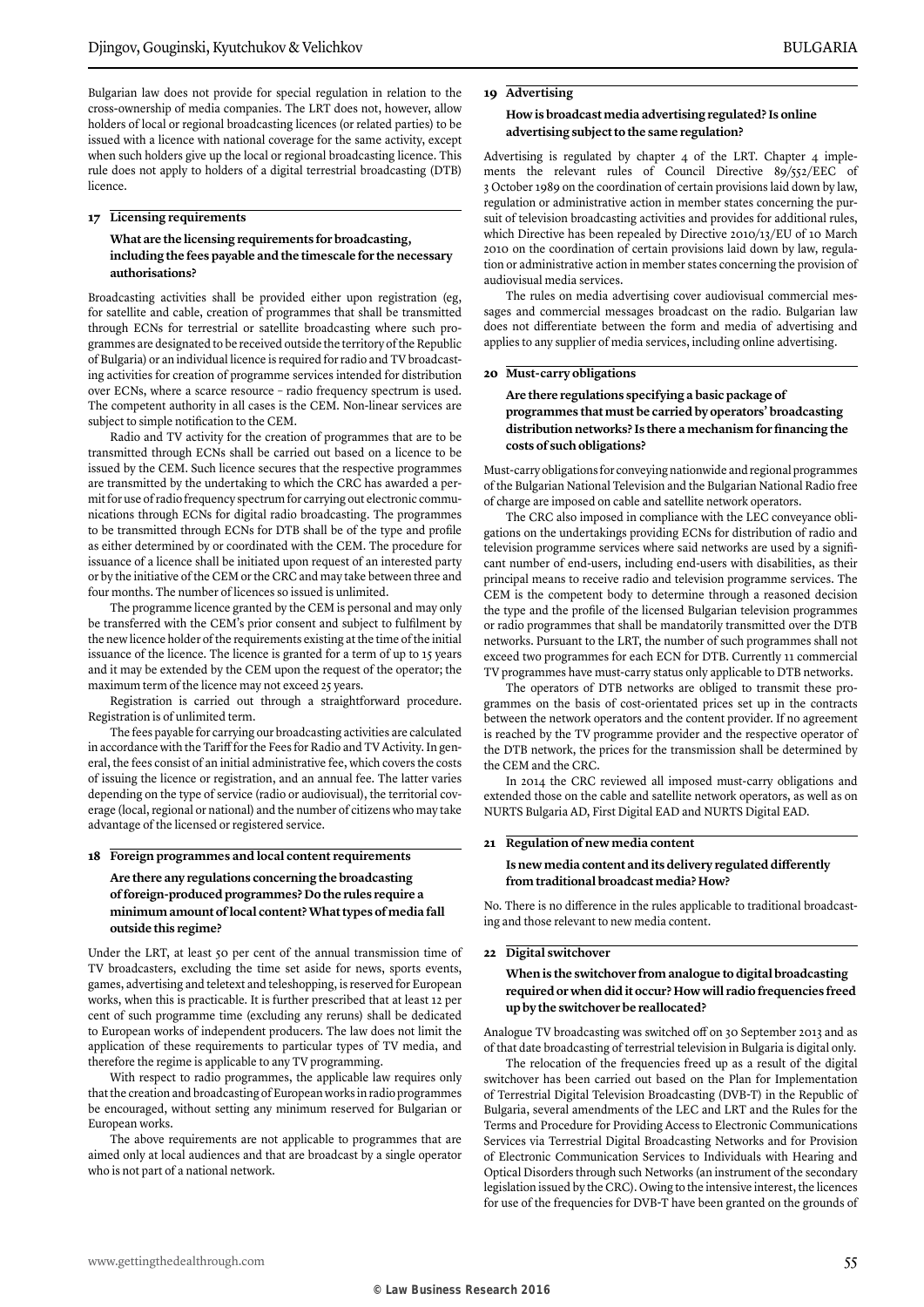the competitive bid procedure (so far five licences for use of DVB-T frequencies have been granted). The government is reviewing the possible future use of the 782–862MHz band for mobile wireless broadband applications (the 'digital dividend') once this band is released from current government use. During the second phase of the digital switchover the Ministry of Defence had to free up part of the 26 channels in the frequency band 470-574MHz and 574-862MHz used by the ministry. However, mainly due to financial and budgeting reasons, by the end of 2015 the freeing up of such channels for civil use has not been completed.

#### **23 Digital formats**

#### **Does regulation restrict how broadcasters can use their spectrum (multi-channelling, high definition, data services)?**

The LEC provides that the CEM shall issue licences on the basis of which radio or TV programmes shall be transmitted through ECNs for DTB (also see question 17). Such licences shall grant the right to distribution of the programmes by an undertaking to which a permit for the use of an individually assigned scarce resource (radio frequency spectrum) for carrying out electronic communications over ECNs for DTB was granted by the CRC in the territorial range indicated in the permit. The radio or TV programme services shall be broadcast by the above-described undertaking on the basis of a written contract, unless otherwise provided in law. The undertaking providing electronic communications over ECNs for DBT shall distribute licensed TV programmes whose type and profile have been determined by or coordinated with the CEM under the rules of the LRT.

The LRT prohibits an undertaking to which the CRC has awarded a permit for use of radio frequency spectrum for carrying out electronic communications through ECNs for DTB from being a Bulgarian radio and TV operator. A similar rule is set out in the LEC as well.

Therefore, undertakings with a permit for the use of an individually assigned scarce resource (radio spectrum) for carrying out electronic communications over ECNs for DTB are strictly limited to transmitting licensed radio or TV programmes.

#### **24 Media plurality**

#### **Is there any process for assessing or regulating media plurality (or a similar concept) in your jurisdiction? May the authorities require companies to take any steps as a result of such an assessment?**

There are no specific legal rules or process for assessing media plurality by competent state bodies or for instructing companies to take steps in that regard. There is a general requirement that when deciding on whether to issue a licence for radio or TV activities the CEM evaluates, among other things, whether by issuing a licence favourable conditions for media diversity and pluralism will be created. Additionally, the LRT also prescribes that in conducting activities, the CEM shall protect, among other things, the freedom and plurality of speech and information.

#### **25 Key trends and expected changes**

#### **Provide a summary of key emerging trends and hot topics in media regulation in your country.**

The digital switchover is without a doubt the event that has most influenced the media environment in Bulgaria in the past five years. During that period the CEM regularly announced and carried out procedures for the award of licences for radio and television broadcasting activities for the creation of programme services intended for distribution over ECNs for DTB. As of 20 January 2016, 22 media services providers hold licences for digital TV broadcasting for creation and distribution of 28 TV programmes.

In its decision 279 of 24 March 2015 the CPC adopted an advocacy opinion dealing with the legal framework governing the must-carry obligations. The CPC concluded that the implemented model of digital switchover in this country led to a lack of interest in digital terrestrial TV and there was not enough content to be distributed by the DTB network operators. The competition authority assumed that the strengthening of cross-platform competition among media, expected as a result of the digital switchover, has not occurred, nor have new undertakings entered this market despite the increased capacity for broadcasting of radio and TV content. According to the CPC it could be argued that the main objectives of the digitalisation, namely to use the available spectrum more efficiently, to provide better quality and programme diversity for consumers' benefit, has not been

achieved as expected. The CPC further recommended that the competent state authorities (including those vested with legislative powers) review the currently must-carry rules and a better balanced solution be found in order to provide consumers with the advantages of free and paid access to radio and TV content.

A number of bills for amendment of the LRT (six so far) have been submitted to Parliament in the period 2015 until the beginning of 2016. Most of them are related to particular issues that have captured the attention of Bulgarian society in a particular moment (violence in the TV programmes, requirements for CEM members, mandatory national language of a programme, alignment of the budgeting and financial matters with other laws, etc). However, no substantial or major regulatory changes in the area of media regulation are expected to occur in 2016 and irrespective of the considerable number of bills, none of them has been voted in Parliament yet.

#### **Regulatory agencies and competition law**

#### **26 Regulatory agencies**

**Which body or bodies regulate the communications and media sectors? Is the communications regulator separate from the broadcasting or antitrust regulator? Are there mechanisms to avoid conflicting jurisdiction? Is there a specific mechanism to ensure the consistent application of competition and sectoral regulation?**

State governance in the telecoms sector is exercised by the Council of Ministers (ie, the government), the National Radio Frequencies Spectrum Council and the Ministry of Transport, Information Technologies and Communications. The Council of Ministers adopts and updates the State Policy in the Electronic Communications Sector and the State Policy on Planning and Allocation of Radio Frequency Spectrum. The latter is drafted by the National Radio Frequencies Spectrum Council, which also maintains the National Plan for Allocation of Radio Frequency Spectrum. The Ministry of Transport, Information Technologies and Communications has general oversight over the electronic communications and information society sectors, and its powers include, among others, preparing drafts of secondary legislation acts, representing the country in international organisations, etc.

In addition, broad sector-specific competence is vested with the CRC, which is an independent state agency and a separate legal entity. The CRC is a collective body, consisting of five members, including a chairman and a deputy chairman. The CRC chairman is appointed and released from office by the Council of Ministers. The deputy chairman and two of the members are appointed and released from office by Parliament, and one CRC member is appointed and released from office by the President. The term of office of all members is five years, and a member may not serve for more than two consecutive terms of office.

The CRC has the power to regulate and monitor compliance of providers and provision of ECSs with the applicable law. Among other things, the CRC may and has to:

- determine the relevant markets of ECNs and ECSs subject to ex-ante regulation under the LEC;
- investigate, analyse and evaluate on a regular basis the level of competition on the relevant markets; and
- determine the undertakings with SMP and impose on them, amend or revoke specific obligations aiming to preserve or restore effective competition.

The CRC is also the authority competent to issue, amend, supplement, transfer, suspend, terminate or revoke permits for use of an individually allocated scarce resource. The CRC has the power to resolve disputes between undertakings providing electronic communication services and review claims submitted by end-users in specific cases envisaged in the LEC. The CRC maintains mutual cooperation with the national regulatory authorities of other EU member states and with the European Commission in order to procure the development of consistent regulatory practices and implementation of EU law.

Another public authority with specific competence in the media sector is the CEM. It is an independent state agency and a separate legal entity, comprising five members: three appointed by the Parliament and two by the President. The term of office of all CEM members is six years. The composition of the authority is renewed every two years within the Parliament's quota and every three years within the President's quota. A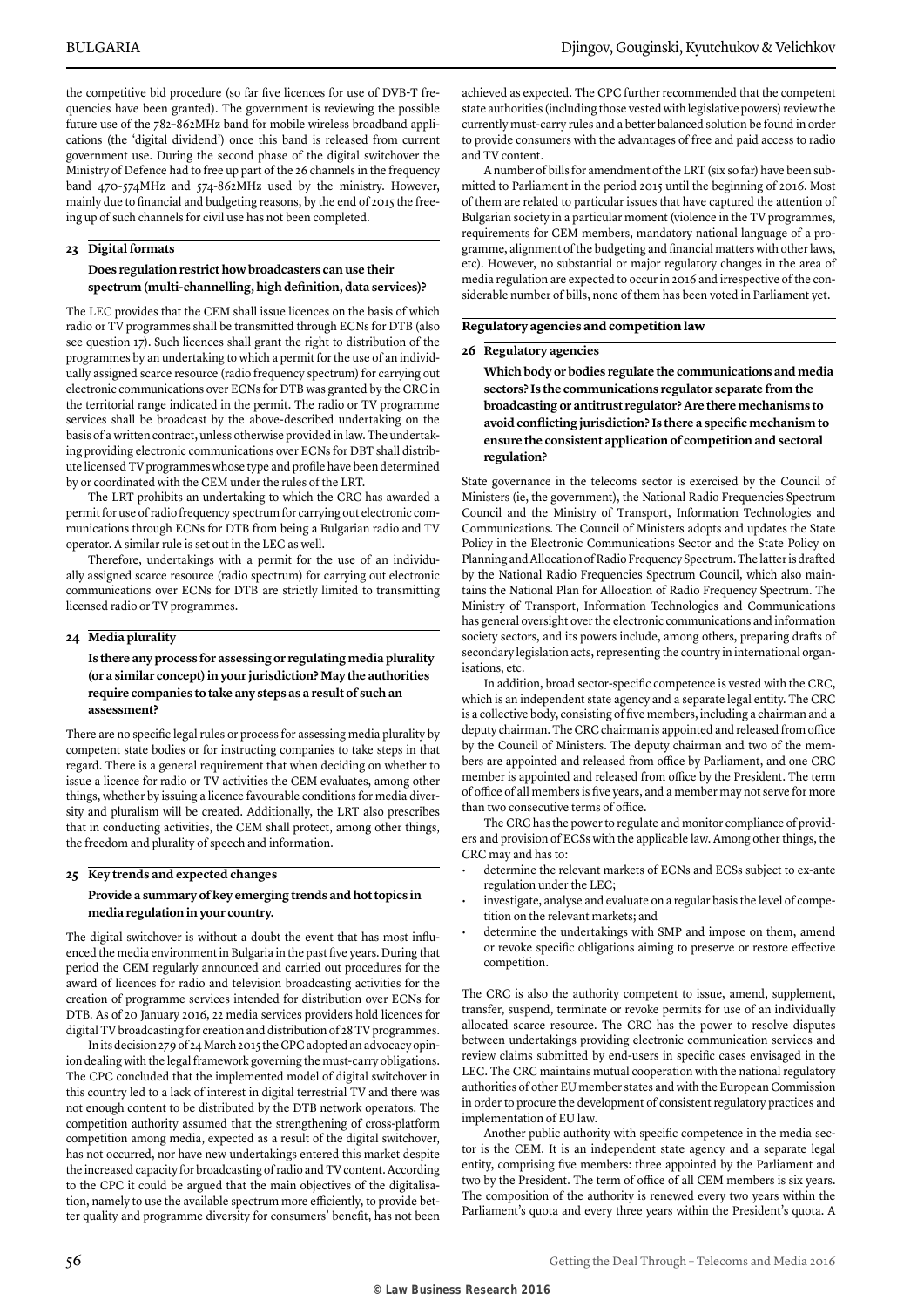member of the CEM may not serve for more than two terms of office and such terms of office may not be consecutive.

The CEM is vested with the powers to regulate media services in Bulgaria. It is charged with the following tasks and competence:

- to supervise the activities of media service providers in compliance with the LRT;
- to issue opinions on draft legislative acts and international treaties in the media services sector;
- to award individual broadcasting licences to radio and TV broadcasters for national and regional programme services, which have the right to be distributed by an undertaking that has been granted an authorisation for the use of a radio frequency spectrum for provision of electronic communications over networks for DTB with national or regional scope; and
- to keep public registers of:
	- radio and TV programme services that are distributed over cable ECNs, by satellite and over ECNs for DTB;
	- radio and TV programme services that are distributed over existing or new ECNs for analogue terrestrial broadcasting;
	- on-demand media services; and
	- undertakings that distribute Bulgarian and foreign programme services, etc.

Finally, the CPC is also competent to intervene in the telecoms and media sectors in order to monitor compliance with the Protection of Competition Act (PCA). The PCA covers all business operations in all sectors of the economy and the presence of sector-specific regulatory requirements does not prevent its application. The PCA comprises the substantive rules on restrictive horizontal and vertical agreements, abuse of dominance and monopoly, merger control, sector inquiries, compliance review of legislation and administrative acts, and unfair trading practices. The PCA also constitutes the national competition authority – the CPC – and sets out the rules for antitrust investigations, merger control, sector inquiries, enforcement and imposition of penalties for breaches of competition regulations.

The principle responsibility for enforcement of the competition rules in Bulgaria falls to the CPC. The latter is an independent, specialised state agency, composed of seven members elected by Parliament. The tenure for the chairperson is six years, while the members are elected for a term of five years.

The CRC and the CPC must act in coordination and cooperation. Mergers and joint ventures in the telecoms and media sectors that meet the relevant national thresholds are reviewed separately by the CPC and the CRC, each applying its special statutes. In theory the CRC should have exclusive jurisdiction to monitor compliance with the LEC and to regulate SMP, but in practice abuse of SMP may fall within the purview of the PCA and thus should be also investigated and sanctioned by the CPC.

There are some mechanisms aiming to ensure consistency in the application of the different regimes and to avoid conflicting exercise of jurisdiction. First, there is a cooperation agreement between the CPC and CRC, whereunder the regulators inform one another of the draft decisions they intend to take and assist each other in the course of their investigations. Second, the LEC contains specific provisions regarding cooperation between the CRC and CPC, especially with respect to ex-ante market review. The CRC is obliged to consult the CPC when adopting a methodology for the terms and procedure of relevant markets definition, analysis and assessment, and criteria for designating undertakings with SMP (the currently effective version adopted by CRC decision No. 2076 of 23 October 2012, promulgated in State Gazette No. 89 of 13 November 2012, in force as of 13 November 2012).

#### **27 Appeal procedure**

#### **How can decisions of the regulators be challenged and on what bases?**

The decisions of all national regulators – whether sector-specific, such as the CRC or CEM, or general, such as the CPC – qualify as administrative acts (general or individual) and are subject to appeal before the Supreme Administrative Court (SAC) pursuant to the rules and procedures set forth in the Administrative Procedure Code. The grounds on which a general or individual administrative act can be challenged are as follows:

- lack of competency of the issuing authority;
- failure to comply with the form envisaged by the law;
- material violation of the administrative procedure rules;
- non-compliance with substantive legal rules; and
- non-compliance with the purposes of the law.

The SAC reviews the appeal in a panel of three justices (a chamber) and can affirm the respective regulator's decision, affirm and revise in part the administrative decision (eg, revise the amount of the sanctions imposed) or quash the decision and remand the case to the authority for de novo proceedings.

The decision of an SAC chamber is subject to further appeal on points of law before an SAC panel of five justices (a grand chamber). The grand chamber focuses primarily on the quality of preceding judicial review, but it would also analyse the underlying administrative act. If it quashes the judgment of the chamber, it must decide the case on the merits, unless a manifest breach of procedural rules was committed or additional facts need to be established, for which written evidence is not sufficient. In the latter case proceedings must be remanded back to the administrative authority. The decision of the grand chamber is final and is not subject to further appeal.

#### **28 Competition law in the communications and media sectors Describe the key merger and antitrust decisions in the communications and media sectors adopted over the past year by your antitrust authority.**

The most important merger in the telecoms sector in 2015 was the acquisition of BTC by Viva Telecom (Luxembourg) SA, allegedly a subsidiary of VTB Capital, which was cleared by the CPC at the end of 2015. Earlier, in June, the CPC also authorised the re-entry of BTC in the broadcasting sector with the acquisition of NURTS – the leading provider of radio and television broadcasting and signal transmission infrastructure in Bulgaria. This transaction was frozen for several months due to a Phase II investigation

# DJINGOV, GOUGINSKI, KYUTCHUKOV & VELICHKOV

10 Tsar Osvoboditel Blvd, 3rd floor Sofia 1000 Bulgaria

#### **Violetta Kunze violetta.kunze@dgkv.com Milka Ivanova milka.ivanova@dgkv.com**

Tel: +359 2 932 11 00 Fax: +359 2 980 35 86 www.dgkv.com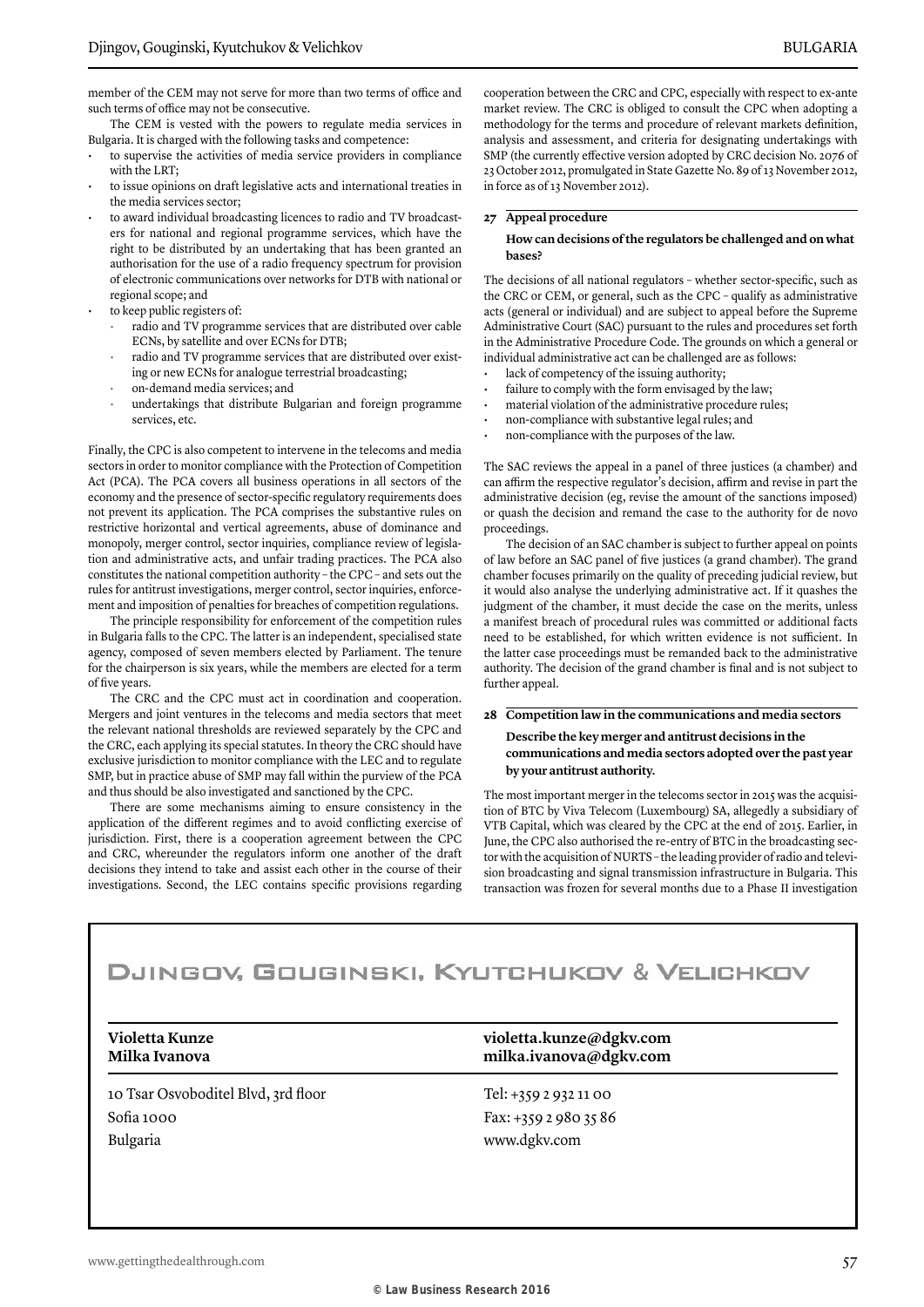open in December 2014, at the end of which the authority concluded that the access requirements imposed on NURTS by the CRC would suffice to secure effective competition in the collocation segment, while nondiscrimination obligations would ensure that the BTC could not attempt to increase its share in cable TV services by leveraging the dominant position of NURTS on the upstream terrestrial signal transmission market.

During the same year Mobiltel acquired Blizoo Cable Bulgaria, the holding company for the largest cable TV operator in Bulgaria, thus becoming the proprietor of second largest TV network (in number of subscribers), overtaken only by Bulsatcom. There were also several corporate reorganizations of a lower scale, including the acquisition of Channel 3 by Nova Bulgarian Media Group – the largest traditional media holding in Bulgaria.

There were no significant antitrust investigations in the telecoms and media sectors during 2015. The only decision of note concerns a case

saga that started in 2011 with a complaint of East Telecommunications Company alleging that BTC was abusing its dominant position on the market for call termination on its individual network by unjustified termination of the interconnection agreement. Back in 2011 the CPC issued a decision dismissing the case, holding that there was no abusive refusal to deal. However, on appeal the SAC quashed this decision noting that the CPC has committed procedural violations by focusing only on one type of abuse and failing to analyse others, including in particular imposition of unfair terms and discrimination. In its second take on the case the CPC concluded that certain clauses in the interconnection agreement addressing measures against artificially generated traffic were used by the BTC to sever the agreement without sufficient justification. As a result, the CPC imposed a fine on BTC in the amount of 3,746,530 leva for discriminatory treatment in violation of article 21(1) of the PCA.